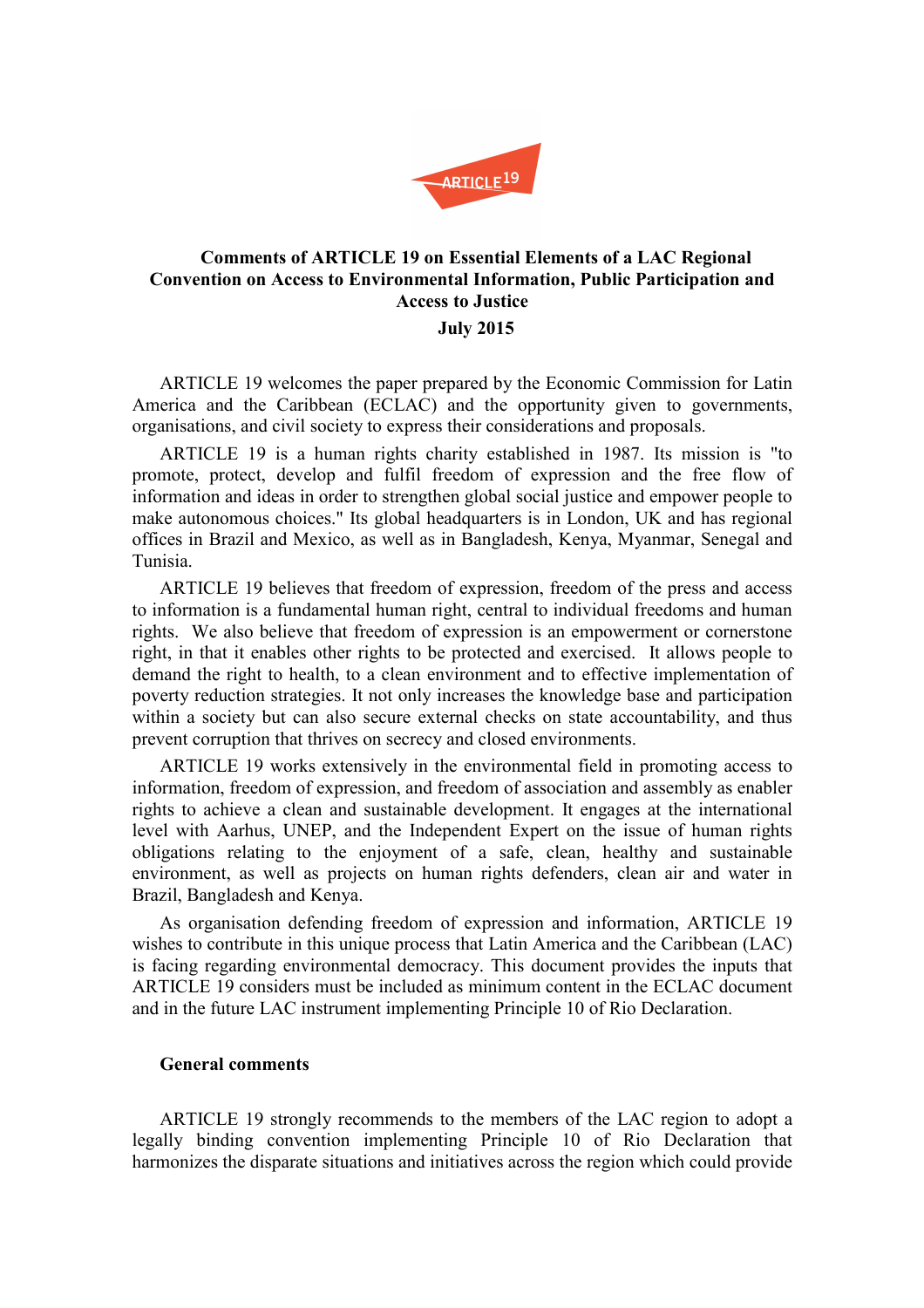strong rights of access to information, public participation and access to justice to all persons.

We believe that a non-binding resolution or other non-binding action plan would not be an effective use of the considerable resources that have been used in this regional process. There are already a considerable number of declarations, resolutions, guidelines and plans from CELEC, the Organisation of American States and other regional bodies, the binding decisions of the Inter-American Court of Human Rights on issues relating to access to information, public participation, protection of environmental human rights defenders and access to justice as well as binding bi-lateral and multilateral treaties on trade with environmental protections.

A new convention provides an opportunity for states to weave together the disparate high level statements, guidelines, recommendations, and cases into a comprehensive and effective regime which protects the environment and promotes sustainable development to the benefit of all persons in the region.

## **I) Inputs on the First Part of ECLAC's document**

A future regional instrument should promote a strong protection of the environment within a broader context of sustainable development, a right-based approach, and an inter-related view of environmental protection, human rights, and sustainable development. The regional instrument should also make specific reference to the right to a healthy and clean environment as a principle crosscutting the three pillars of access rights.

For the instrument to be successful, it is necessary to have clarity in some key terms. ECLAC should include a terminology list defining concepts such as 'public', 'public authorities', and 'environmental information', which can be used as a starting point for future negotiations. We believe that it is important that based on the Rio+20 declaration and the Inter-American Court case in *Claude Reyes v Chile* that the definitions are encompassing rather than limiting to ensure that access rights are broadly understood in the context of sustainable development.

The document of ECLAC needs to highlight that a future instrument should include a State´s obligation to provide environmental and human rights education and to promote environmental awareness in order to increase the demand of access rights among civil society.

Lastly, the ECLAC document must incorporate a provision on the protection of environmental defenders, activists, and all other members of the public, individually or organised who are seeking or promoting a healthy environment. The regional instrument should state that no person or group of persons shall be threatened or harmed in any way for enforcing their right to a healthy environment including demanding access to information, participation in processes, protest or advocacy against projects, or publication of information.

### **II) Inputs on the Matters to be Considered in Each Right**

### *1) Access to Environmental Information*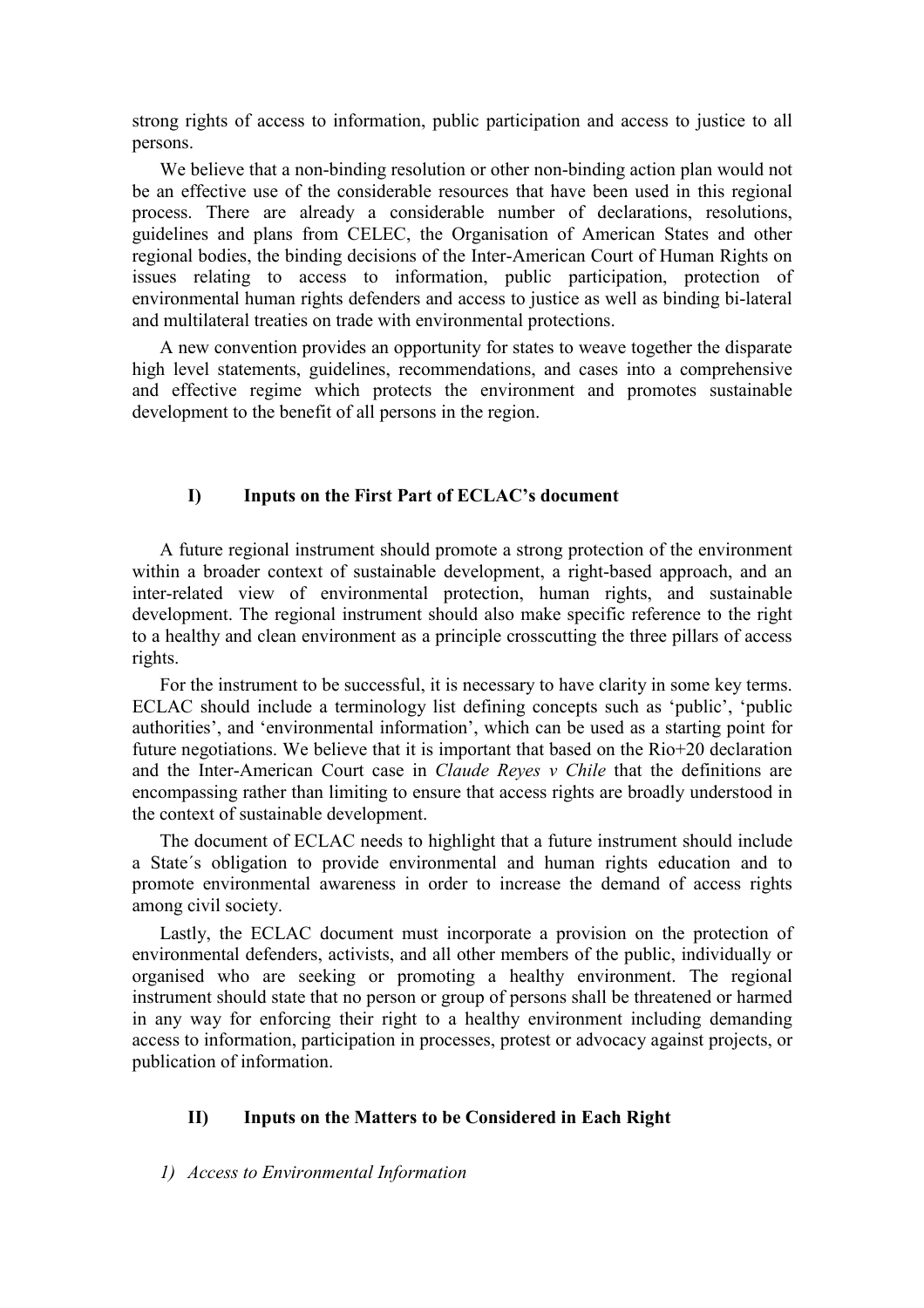Access to information is crucial for the promotion of environmental democracy and for the exercise of public participation and justice. Information must be widely accessible to all members of the public in an effective, timely, and affordable manner. The right should be broadly defined to ensure that information is broadly defined and not withheld on the grounds of not being "environmental enough" as to reflect to consensus in Rio+ 20 that protection of the environment and sustainable development are integrated.

Under the LAC instrument, access to information should be available both actively and passively under the principle of maximum disclosure as set out by the Inter-American Court of Human Rights in *Claude Reyes v Chile*. The instrument should call governments to affirmatively make the information available under the presumption that all information is accessible and subject to a limited system of exceptions. The right should be incorporated in law and States should be encouraged to adopt comprehensive laws on access to all information held by public bodies as are already in place in many countries in the region. $<sup>1</sup>$ </sup>

Promotional measures should be adopted by States to promote the right to information and to inform individuals about the processes, spaces and sources for exercising this right. Adequate resources should be secure to ensure that the access to information regime is functional and efficient.

#### *1.1) Passive Transparency*

l

The right of individuals to be able to demand information from public and private bodies that is important to their lives, families and communities is the essential underpinning of the right of information, as well as many other essential human rights including the right to water and sanitation and the right to heath. The regional instrument should promote a broad access to information held by public authorities at all levels, and by private organisations, including natural and legal persons acting under public capacity or using public funding. Additionally, the instrument should indicate that all persons have the right to seek, receive, and impart information without any interest to be stated. Under the principle of non-discrimination, the LAC instrument should ensure that all persons have the right to make a request for access information. Likewise, anonymous requests should be accepted as a valid manner to exercise the right.

Information requests should be processed through an easy and swift process. A reasonable limit term should be set for providing a reply to all information requests.

It is extremely important for the regional instrument to have clarity with regard the exceptions on the disclosure of information. Information may be subject to restrictions only when it is provided by unambiguous, clear, and precise legislation and only when it can be proved that is needed by reasons of public interest and is proportional. In addition, the instrument should require that in case of rejection of a request of information, the refusal must be clearly justify and state all the reasons of the decision. The instrument should as well require an independent appeals process available to all those who have their information requests denied.

<sup>&</sup>lt;sup>1</sup> Antigua and Barbuda, Belize, Brazil, Chile, Colombia, Dominican Republic, Ecuador, El Salvador, Guatemala, Guyana, Honduras, Jamaica, Mexico, Nicaragua, Panama, Peru, Trinidad and Tobago, and Uruguay.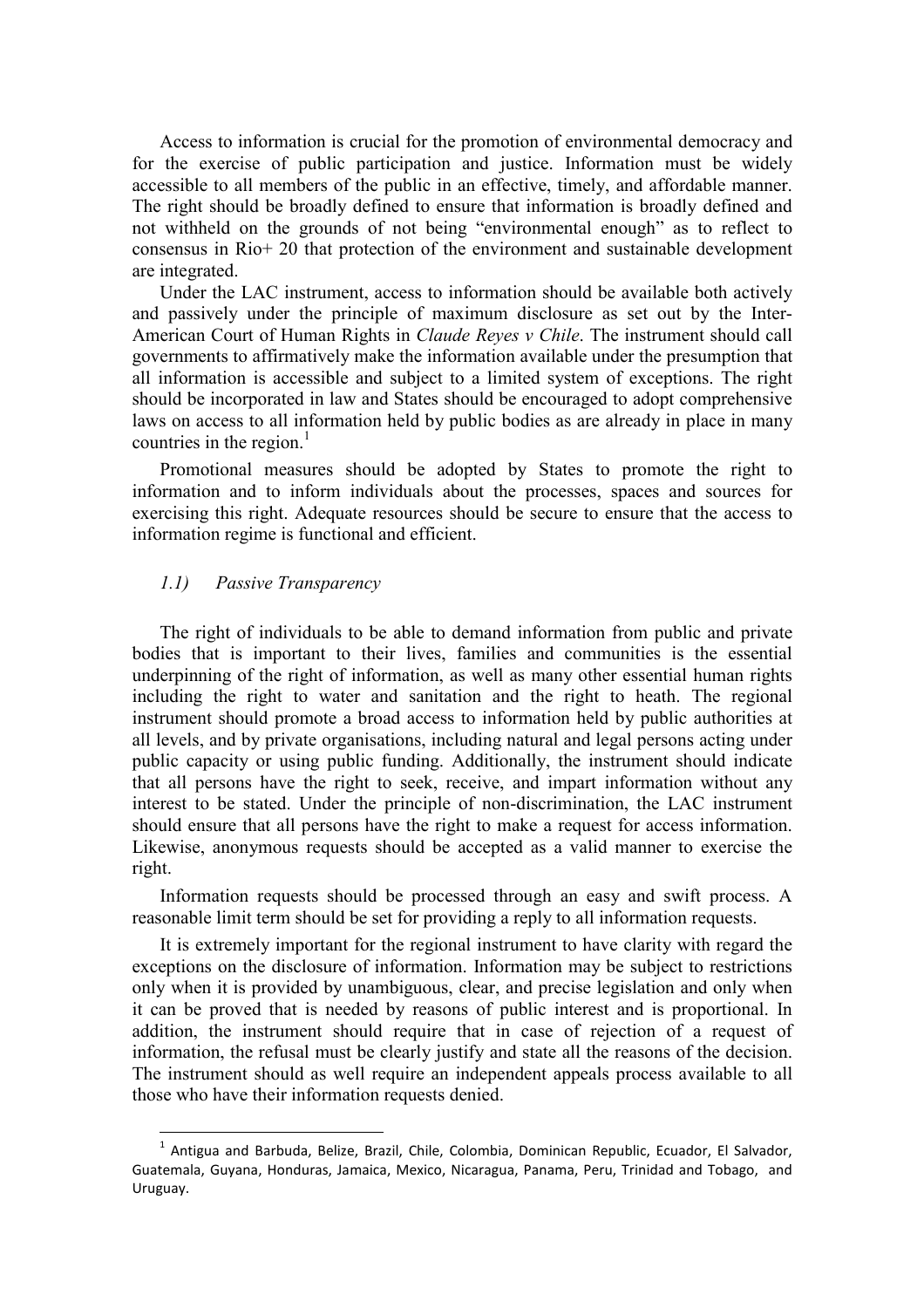Finally, the instrument should considerate that access to information must be free of charge or, in cases specifically stated the request must be affordable.

## *1.2) Active Transparency*

The instrument should set out State's obligation to create reliable, accurate, and upto date information (including data and statistics) about all matters relevant to environmental matters such as air and water quality, and to ensure that it is available for the public in different forms including electronic systems, web sites, community meetings, radios, and social media, irrespective of specific demand. Environmental information, including about environmental quality, impacts on health and factors that influence them, in addition to information on legislation and policy, advice on how to obtain information, among others, should be in the public domain. All relevant systems should be established to ensure adequate flow of information in these areas. The information should be made available where possible in open data format and without any restrictions on its republication or use. Mechanisms such as pollution release transfer registers already in place in a number of LAC countries and eco-labels should be promoted by the regional instrument.

The LAC instrument should include specific provision on access to information of vulnerable groups such as indigenous communities. The instrument should promote the accessibility and dissemination of environmental information using understandable language rather than technical, and require the use of communication tools and mechanisms which respect the culture and traditions of communities facing problems on access to information due to technological, economic, language, or other types of barriers.

A regional instrument should ensure that, in the event of any imminent threat to human health or the environment, whether caused by human activities or due to natural causes, all information which could enable the public to take measures to prevent or mitigate harm arising from the threat is disseminated as widely as possible. Such information must be effectively and immediately disseminated to communities and members of the public who may be affected.

Lastly, the regional instrument must encourage access to environmental information held by private organisations, when it relates to harms or threats to the environment or the public interest.

#### *2) Participation of the Public*

Public participation in environmental and other sustainable development decisionmaking process helps to integrate public concerns into decisions regarding environmental issues. A regional instrument should state that environmental decisionmaking matters must be democratic and transparent process which and represent the needs of those affected by the decision. The instrument should provide active, free, and meaningful participation of individuals, communities and groups representing them in decision-making processes on environmental issues at national, regional, and local levels when all options are open.

The instrument must ensure that the participation processes are not limited to overall information sharing, but conducted in good faith and provide real and meaningful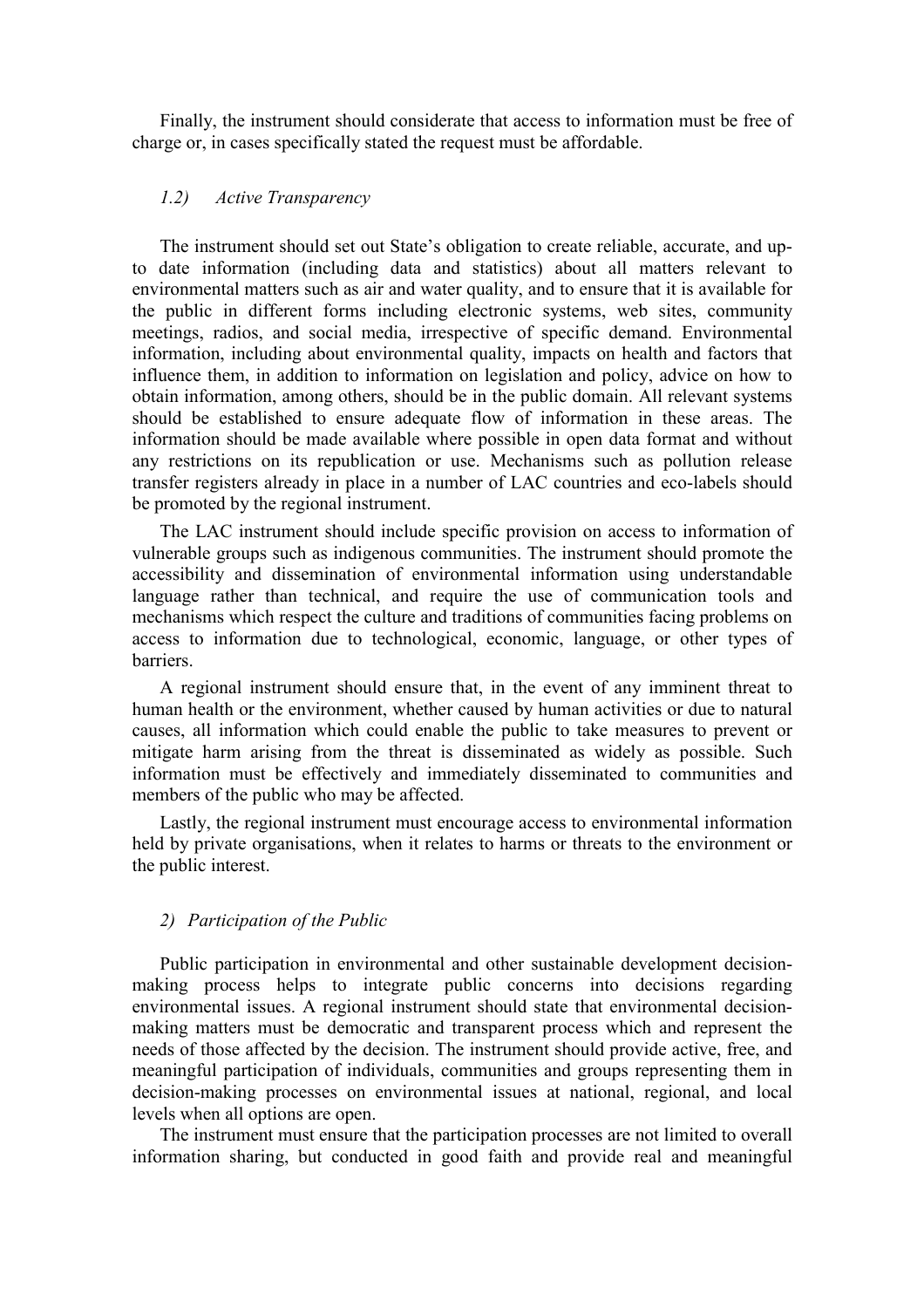opportunities to freely and actively influence decisions. Moreover, the instrument should include, at minimum, the following:

- States have a positive obligation to identify communities and individuals who are affected by projects and engage with them as part of the decision-making process.
- It is crucial that the instrument encourage States to provide all related information in an efficient manner at the start of the decision-making and throughout the process at an appropriate time, through multiple channels and using culturally appropriate procedures.
- Information should be made available and meetings should be held in the language / dialect of those directly and indirectly affected.
- The meetings and the events part of the participation process should be organized in the locality of those affected and in locations that can be easily accessed. The time and agenda, as well as supporting documents, should be released in advance.
- Safe participation must be secured by States to all community members, activists, and all those interested in participating in the discussion.
- Public participation should be duly taken into account when the decisions are being taken. The decision should be informed promptly, indicating the outcome of the public participation process and to explain clearly the reasons of the final decisions and why particular options were chosen over others.
- Appeal mechanisms are available for affected communities if they believe that their opinions were not fairly considered.
- Publicizing the process, reporting their result.

The instrument should include special provisions promoting the participation of individuals and groups who are vulnerable, marginalized, and disadvantaged among the region, in particular indigenous people, in the decision-making processes relating to the environment as required by the Inter-American Court of Human Rights in *Saramaka People v. Suriname.* They should ensure that these individuals and groups are provided with the necessary information and skills to participate meaningfully. Special consideration should be stated in relation to their traditions, culture, and language in the participation process. Furthermore, the instrument should note the obligation to identify vulnerable groups, and to promote participation in the process of decision-making through incentives (financial support, experts, etc.) and capacity –building.

## *3) Access to Justice*

Access to justice is vital for the enforceability and effectiveness of access to information and public participation. In the future LAC instrument, access to justice should be established as simple, prompt and effective. Moreover, it should indicate the obligation of each country to ensure that all persons have an effective and inexpensive means to enforce their environmental rights at the domestic level. This includes internal mechanisms such as ombudsman and commissions, legal aid schemes, alternativedispute resolution mechanisms, as well as appeals to court systems.

It is essential for the regional instrument to include provisions on the following issues:

- Broad legal standing, including all natural and legal persons, domestic or foreign, without justification of a specific interest. NGOs promoting environmental protection and human rights should be including also.
- Independence and impartiality of the mechanisms and in the administrative or judicial tribunals.
- Enforceability and binding nature of the rulings.